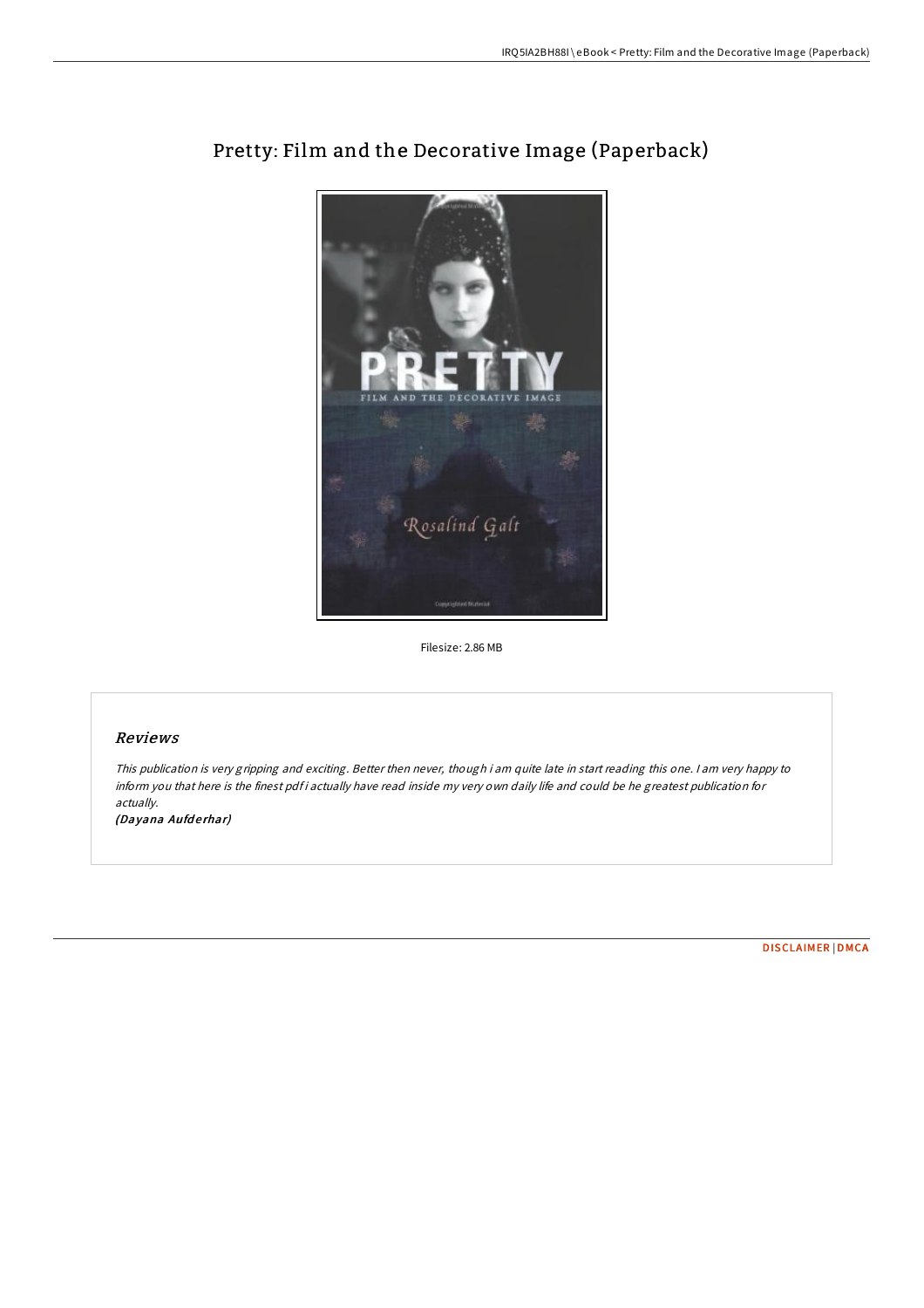## PRETTY: FILM AND THE DECORATIVE IMAGE (PAPERBACK)



To download Pretty: Film and the Decorative Image (Paperback) eBook, make sure you access the hyperlink beneath and save the ebook or gain access to additional information which might be highly relevant to PRETTY: FILM AND THE DECORATIVE IMAGE (PAPERBACK) ebook.

Columbia University Press, United States, 2011. Paperback. Condition: New. Language: English . Brand New Book. Film culture often rejects visually rich images, treating simplicity, austerity, or even ugliness as the more provocative, political, and truly cinematic choice. Cinema may challenge traditional ideas of art, but its opposition to the decorative represents a long-standing Western aesthetic bias against feminine cosmetics, Oriental eFeminacy, and primitive ornament. Inheriting this patriarchal, colonial perspective--which treats decorative style as foreign or sexually perverse--filmmakers, critics, and theorists have often denigrated colorful, picturesque, and richly patterned visions in cinema. Condemning the exclusion of the pretty from masculine film culture, Rosalind Galt reevaluates received ideas about the decorative impulse from early film criticism to classical and postclassical film theory. The pretty embodies lush visuality, dense mise-en-scene, painterly framing, and arabesque camera movements-styles increasingly central to world cinema. From European art cinema to the films of Wong Karwai and Santosh Sivan, from the experimental films of Derek Jarman to the popular pleasures of Moulin Rouge!, the pretty is a vital element of contemporary cinema, communicating distinct sexual and political identities. Inverting the logic of anti-pretty thought, Galt firmly establishes the decorative image as a queer aesthetic, uniquely able to figure cinema s perverse pleasures and cross-cultural encounters. Creating her own critical tapestry from perspectives in art theory, film theory, and philosophy, Galt reclaims prettiness as a radically transgressive style, shimmering with threads of political agency.

E Read Pretty: Film and the Decorative Image (Paperback) [Online](http://almighty24.tech/pretty-film-and-the-decorative-image-paperback.html)  $\ensuremath{\mathop\square}$ Download PDF Pretty: Film and the Decorative Image (Pape[rback\)](http://almighty24.tech/pretty-film-and-the-decorative-image-paperback.html)